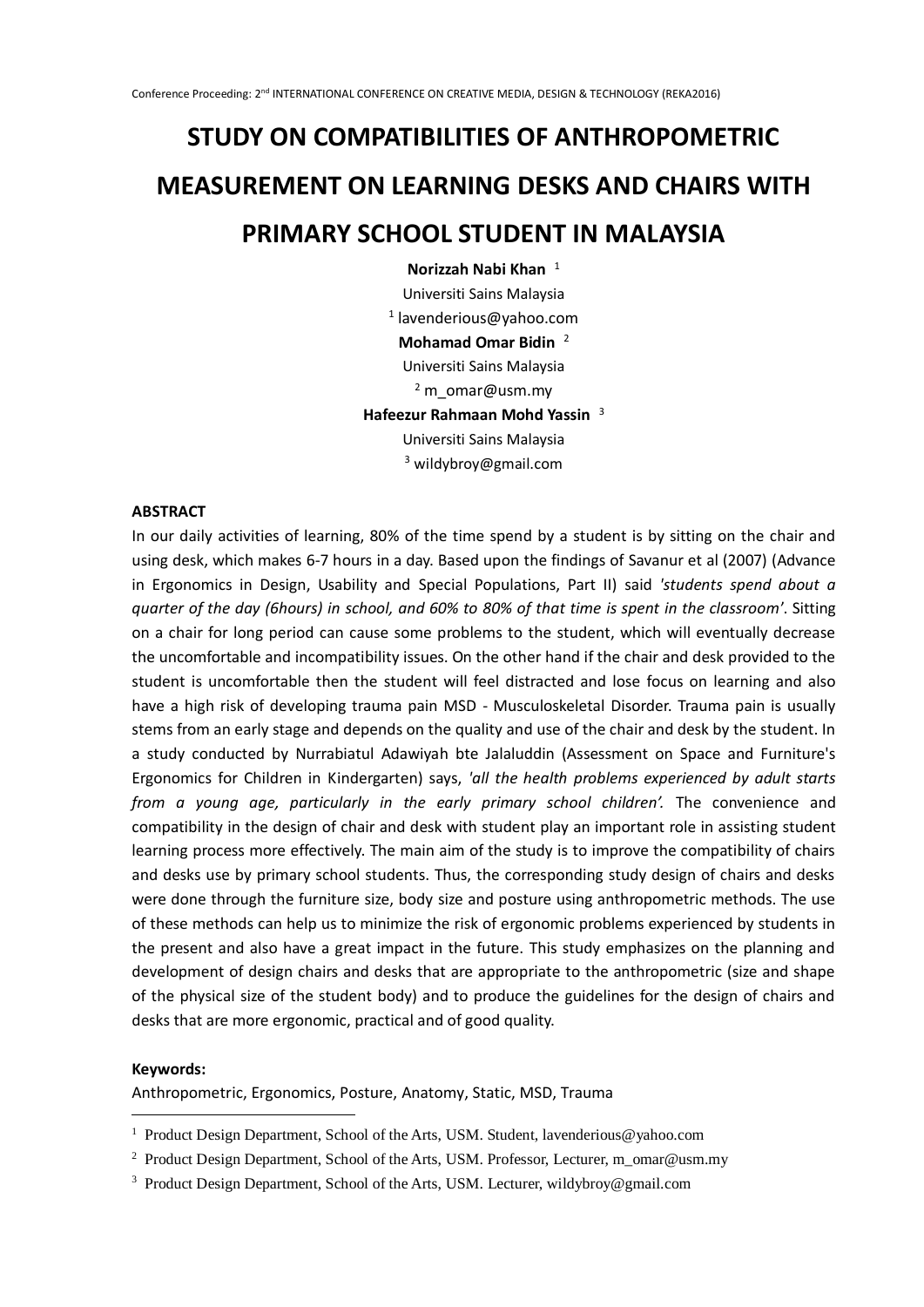Conference Proceeding: 2nd INTERNATIONAL CONFERENCE ON CREATIVE MEDIA, DESIGN & TECHNOLOGY (REKA2016)

### **INTRODUCTION**

Primary school students spend most of their time sitting on chairs and using desks while studying at the school at any time and day of school. As you know, usually most of the subjects taught in school requiring students to interact with tables and chairs because they had to use a chair to sit while learning and need a desk for study purposes.Primary school students are also the same as adults. In their daily learning activities, they also require the use of chairs and tables that are appropriate in terms of comfort and usability. Generally, a product should have the ergonomic so that it is more user friendly and comfortable in practical. Likewise, the tables and chairs in school. For furniture as chairs and desks, ergonomic feature that needed is anthropometric aspects of the user. This is supported by the statement of Jan Dul and Bernard Weerdmeester (2001), which states that '*ergonomic design is a branch that studies the interaction between everyday life and work with objects used'*. However, few studies have focused on the effect of school furniture on the body posture of students when performing the tasks required in classroom (Soares, 1998; Siqueira et al., 2008). If the students using (sitting) on the chair in a long period that doesn't suit or match with their anthropometric aspects, this could make them feel uncomfortable and they find difficult in their learning activities and so on will affect their physical posture in the future. A study done by Scientists at the University of Waterloo, Canada showed in their article Safety Office – Ergonomics that, '*prolonged sitting can cause the spinal cord taut, increasing the risk of damage on the lower spine. This can cause back pain while sitting'.* In another study shows, sitting in long periods of time can also cause bone loss becomes abnormal posture, muscle tension and back pain.

#### **LITERATURE REVIEW**

#### **Primary Student**

Primary school students or also known as children between the ages of 7 and 12 years. Children are beginning the process of development into adulthood. The World Health Organization (WHO) officially defined as a child who is under the age of 18. The definition that has been used at world level and the age range is also adjustable in Malaysia. According to statistics released by the Department of Statistics, in 2010, a total of 31.7% of the total population between the ages of 1 and 14 years, which decreased from 32.6% in 2005. A child is going through a stage of dynamic development profiles different and needs. Ages baby is 0-1.5 years, for early-aged children ages prefix is 2 to 6 years old, of middle-aged children (primary school category) is 7 to 9 years age group for pre-teens or even as a stage the child is 10 to 12 years and ages of youth and adolescents are 13 to 18 years.

### **Primary School in Malaysia**

Primary school is an institution comprised of middle-level children (7 - 9 years) and pre-teens stage (10 – 12year). Primary schools in Malaysia are divided into two types, which are nationality primary schools and school types (Chinese and Tamil). Both types of schools do not have much difference in terms of education, co-curricular and examination, the only difference is only in terms of the language used by type of school. Primary education is a continuation of pre-school education. In primary school, students took forever 6 years and ends by UPSR - Primary School Achievement Test to determine the performance of the secondary school. Apart from reading, writing, and arithmetic, they will be exposed to other subjects such as science, physical education, skills in design, religious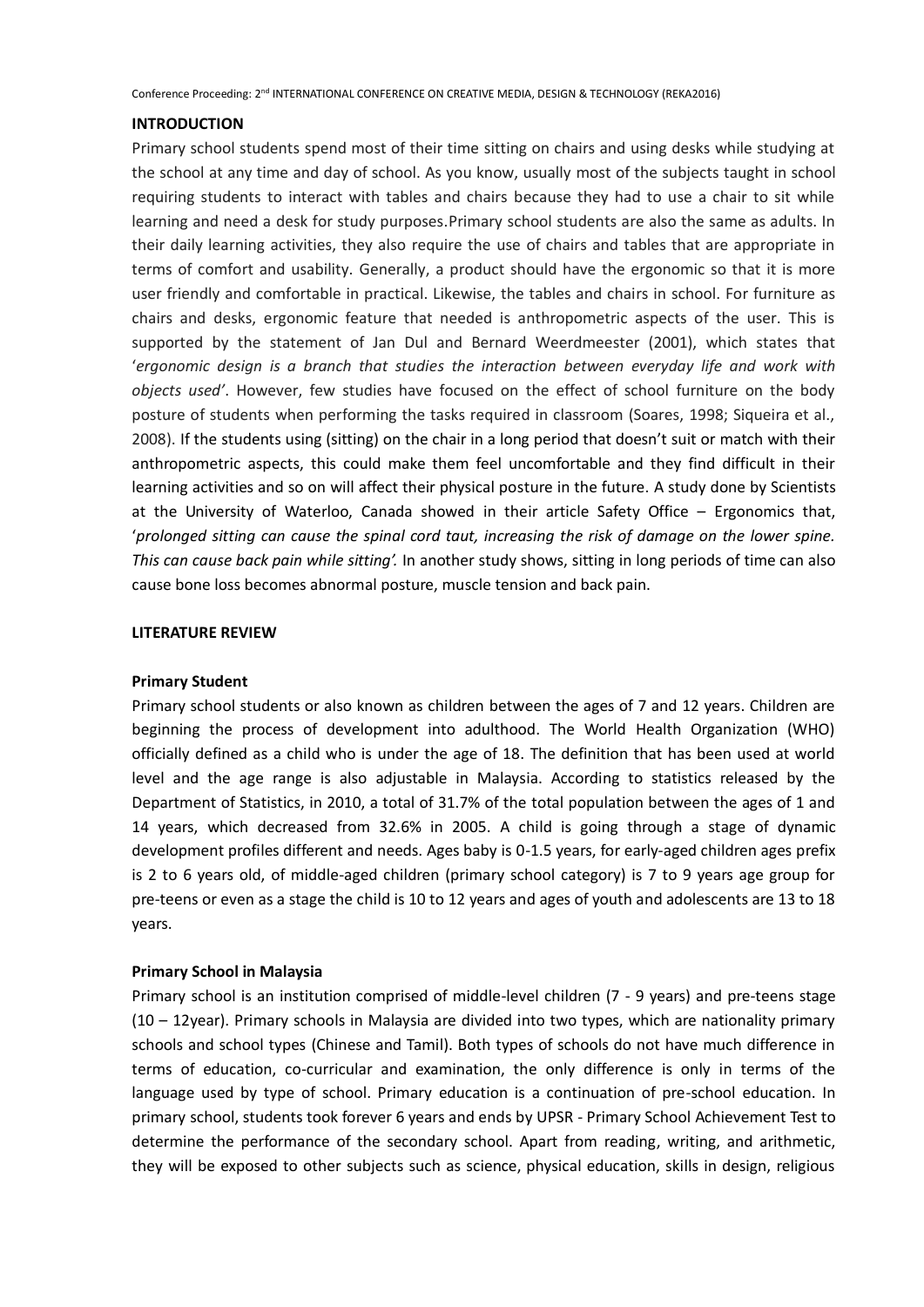Conference Proceeding: 2nd INTERNATIONAL CONFERENCE ON CREATIVE MEDIA, DESIGN & TECHNOLOGY (REKA2016)

education such Islam and moral education. In primary school, students are divided into two levels, level one which are from standard 1 - 3 and level two which is standard 4 - 6.

## **Chairs and Tables**

Chair is a kind of furniture to sit, usually for the use of one or more people. It has a backrest, and sometimes had armrest. Chair usually has four legs to support the seat on the floor. That no part of the seat back and armrest so-called bench. While the table is the required furniture to allow users to do any work on it. Examples are used to read as dining, cut goods, writing, learning and so on. In addition, the table is a piece of furniture between man and other products. Tables and chairs are the most important link that connected between students and their learning sessions in school. This requirement is to enable students to do school activities.

#### **Ergonomics**

Ergonomic is an applied science concerned with designing and arranging things people use so that the people and things interact most efficiently and safely. Ergonomics has called also *biotechnology, human engineering, human factors.* Ergonomic is mean and purpose to ensure that any equipment, facilities, processes and systems used by humans in an activity or / and appropriate and compatible to interact with users. It aims to ensure that each task can be done comfortably, safely, and effectively. Most people understanding and relate ergonomics. In terms of ergonomics, children are different from adult's ergonomics. Therefore, the design of the furniture and facilities need to be examined carefully to avoid any risk or injury to the child such as muscle disorders, recurrent pain and trauma pain in the long run. Ergonomics focuses on the appropriate height for children's furniture, width, length, materials and design itself.

#### **Anthropometric**

Anthropometry (from the Greek 'antropos' meaning humans, 'metron' meaning measure, literally meaning " human size"), in reference to the size of the physical anthropology of the human individual to determine the variation of human physical - (Wikipedia.com). Today, anthropometry plays an important role in various fields, especially in the manufacturing, design, ergonomics and architecture. In these fields, statistical data on the measurement of body dimensions of the population needed to produce an optimum product. In daily life style, nutrition and the changing composition of each community can result in changes in the size distribution of the body (for example in the form of an epidemic of obesity), and there should be periodic adjustment of anthropometric data collection. In a passage that is produced by 'Pheasant and Haslegrave, 2006' states "Anthropometry is the science of measuring the size of a human body comprising body size, shape, strength and the ability to work a combination of all the concepts will result in ergonomic products that can improve the comfort, safety, health and productivity as in the work environment or not working.

### **PROBLEM STATEMENT**

Based on early research, the study of Mohd Herman Bin Klivon (2010/2011) says' the school also is an "industry" that should be considered, especially in terms of comfort and safety. Schools also should not missed from ergonomic factor either classroom or school environment, as well as staffs or students. "Students spend their time more than 6 hours a day sitting, when in a sitting posture all heavy loads concentrated on the occupied seat. Directly seat students with no ergonomic features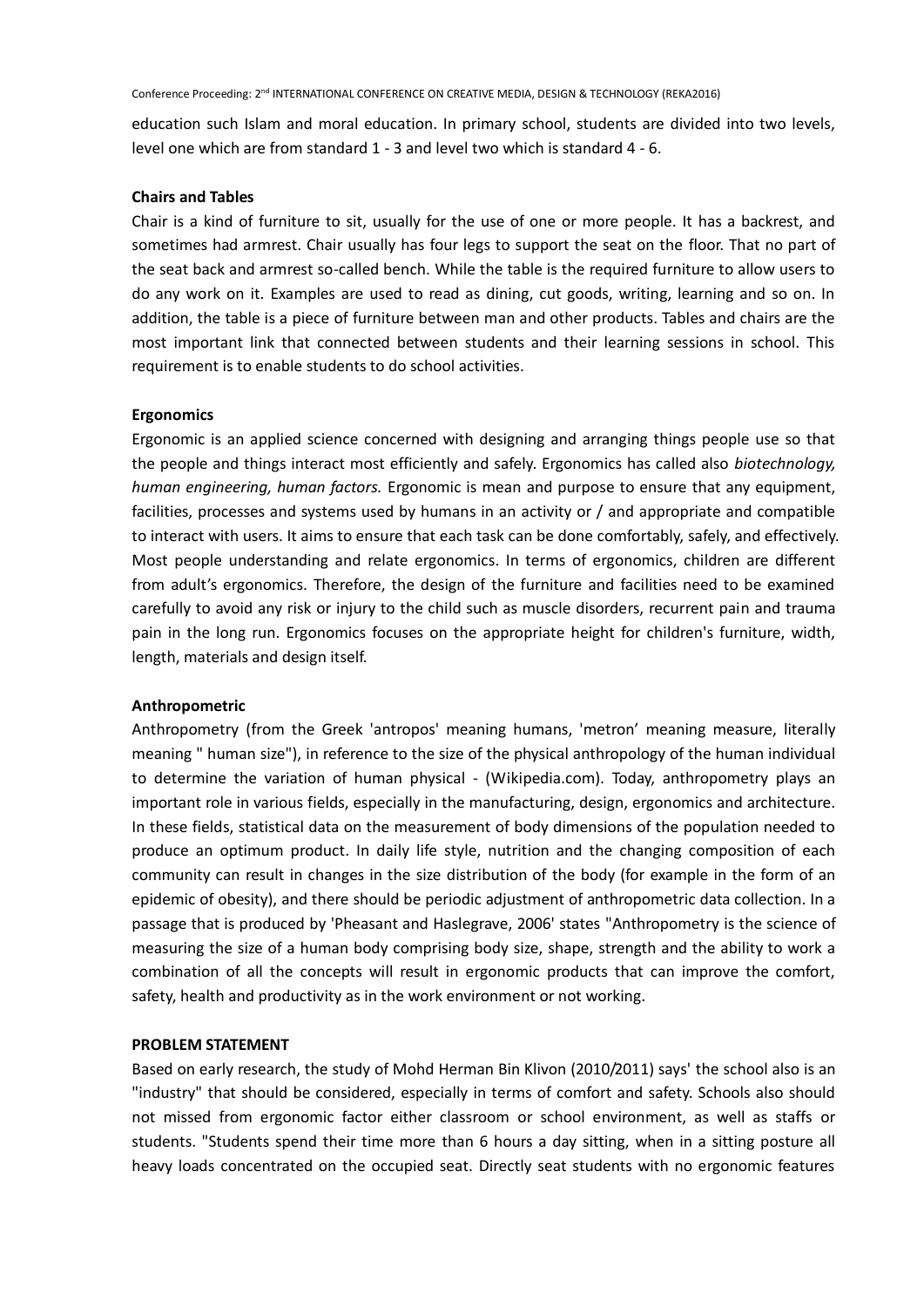can cause students having discomfort. At the same time, the discomfort endured by students can disrupt concentration of students towards learning, as non-conforming products can encourage students to feel tired and less productive. Besides, students can earn a negative impact if the tables and chairs that do not match in a long time. The impact was such students will experience lower back pain, muscle tension, muscle aches and joint pain in some parts of the body and can lead to certain MSD risk in the future (due to repeated use of posture).

#### **METHODOLOGY**

The study was conducted through several methods. In the initial stage, the issue raised in the problem statement is obtained through reading (secondary). Among the available literature obtained through the journals, thesis and websites. Issues cited were concerned about the correspondence table and chairs anthropometric study with primary school children in Malaysia. The second method went through unstructured interviews. The selected respondents were primary school students, teachers, designers and furniture manufacturers. This method is carried out to obtain information for a table and chairs correspondence with students based on anthropometric studies. Followed by measurement of the student body, table and chairs are available for achieving a correspondence between a table and a chair with students. Next is a observation recording method of the environment and the use of tables and chairs by students.

## **RESULTS AND DISCUSSION**

Research was conducted in four schools at two states, which are Penang and Selangor. 480 students have been selected as respondents and were been measured on them to gather information in order to achieve compatibility of anthropometric with tables and chairs. This limit applies to students between the ages of 7 and 12 years who share the same dimensions in the design of tables and chairs. This research also focused on the existing tables and chairs desks in primary school which is limited to identify the weaknesses and problems that exist for the convenience of the students when to use them more ergonomic. In addition, this research examined the application of ergonomic assessment in primary schools in city and rural areas to find out the differences and level of exposure and awareness of teachers, parents and the manufacturer (furniture) on the importance of ergonomics to the students.

Table 1:

The anthropometrics reviews and data collection had been taken from four schools, two schools from city areas and two schools from rural areas.

| <b>Student (Year)</b>     | City schools x 2 | <b>Rural schools x 2</b> | <b>Total</b> |
|---------------------------|------------------|--------------------------|--------------|
|                           |                  |                          |              |
| <b>Standard 1</b>         | 40               | 40                       | 80           |
| <b>Standard 2</b>         | 40               | 40                       | 80           |
| <b>Standard 3</b>         | 40               | 40                       | 80           |
| <b>Standard 4</b>         | 40               | 40                       | 80           |
| <b>Standard 5</b>         | 40               | 40                       | 80           |
| <b>Standard 6</b>         | 40               | 40                       | 80           |
| Total number of students: |                  |                          | 480          |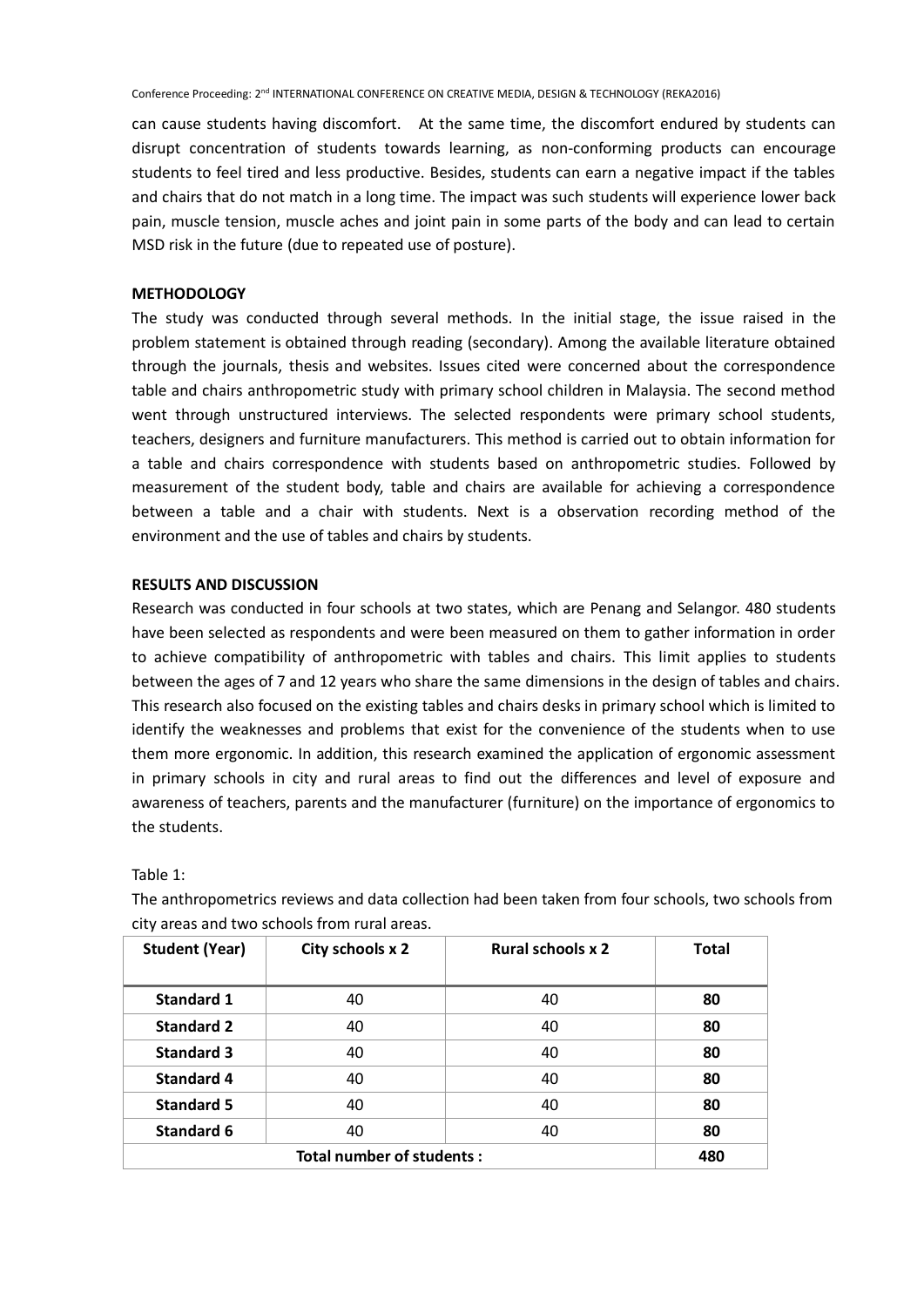Conference Proceeding: 2<sup>nd</sup> INTERNATIONAL CONFERENCE ON CREATIVE MEDIA, DESIGN & TECHNOLOGY (REKA2016)



Figure 1: The existing tables that been used in Primary school in Malaysia



Figure 2: Types of existing chairs that been used in Primary school in Malaysia



Figure 3: Classroom environment when the learning and teaching sessions are held.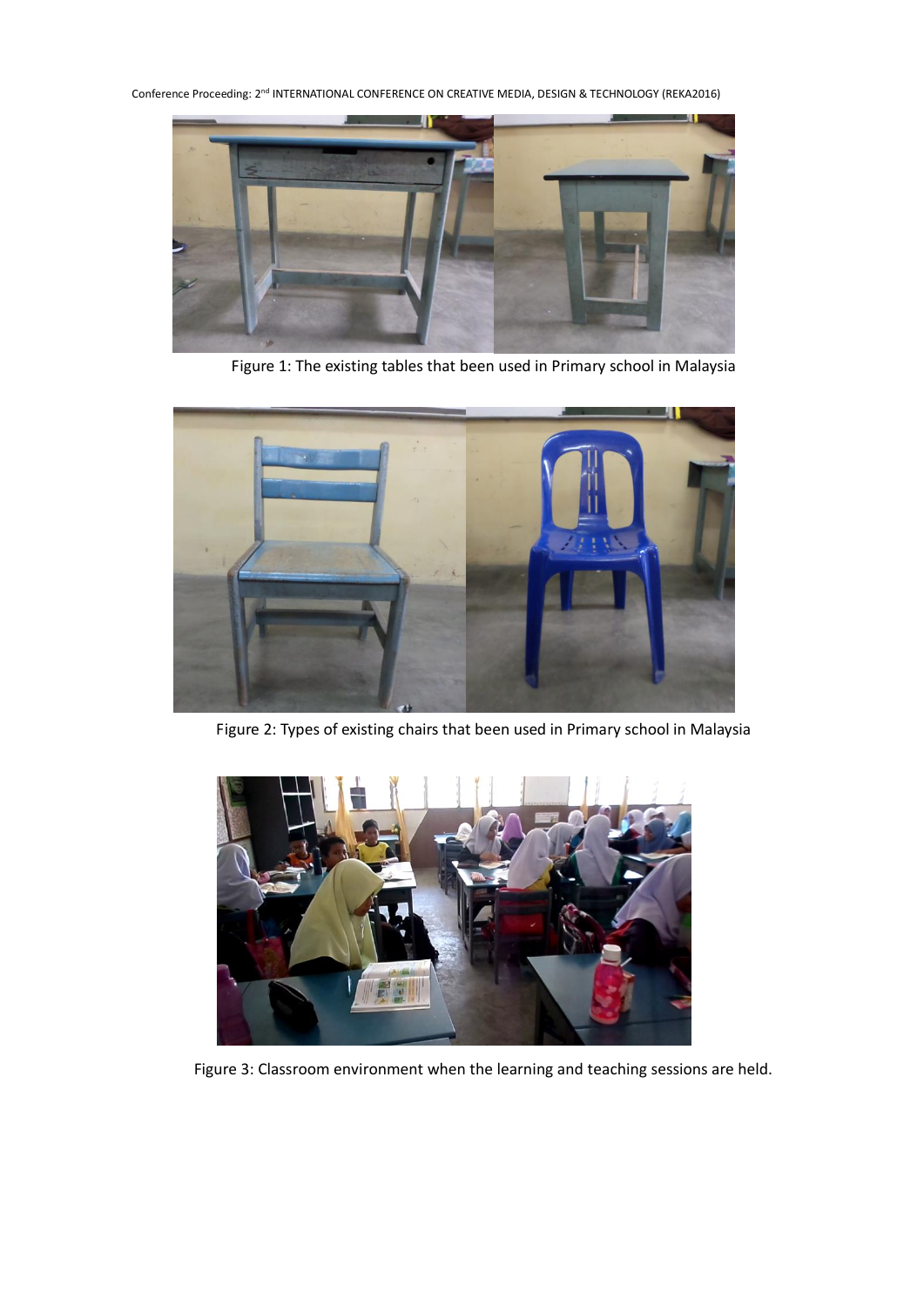Conference Proceeding: 2<sup>nd</sup> INTERNATIONAL CONFERENCE ON CREATIVE MEDIA, DESIGN & TECHNOLOGY (REKA2016)



Figure 4: The usage and problems that encountered by students. Big sized students or high chair is not in accordance with the design provided because students felt uncomfortable when seated in a long time.



Figure 5 : Indicating a mismatch in the size of the anthropometric student body of different sizes with the existing school chair

Among the types of measures taken during the research process as anthropometric parameters are:

- 1. Height
- 2. Biacromial length
- 3. Arm length
- 4. Upper limb length
- 5. Leg length
- 6. Popliteal height
- 7. External Malleolus height
- 8. Hip width
- 9. Hip length
- 10. Weight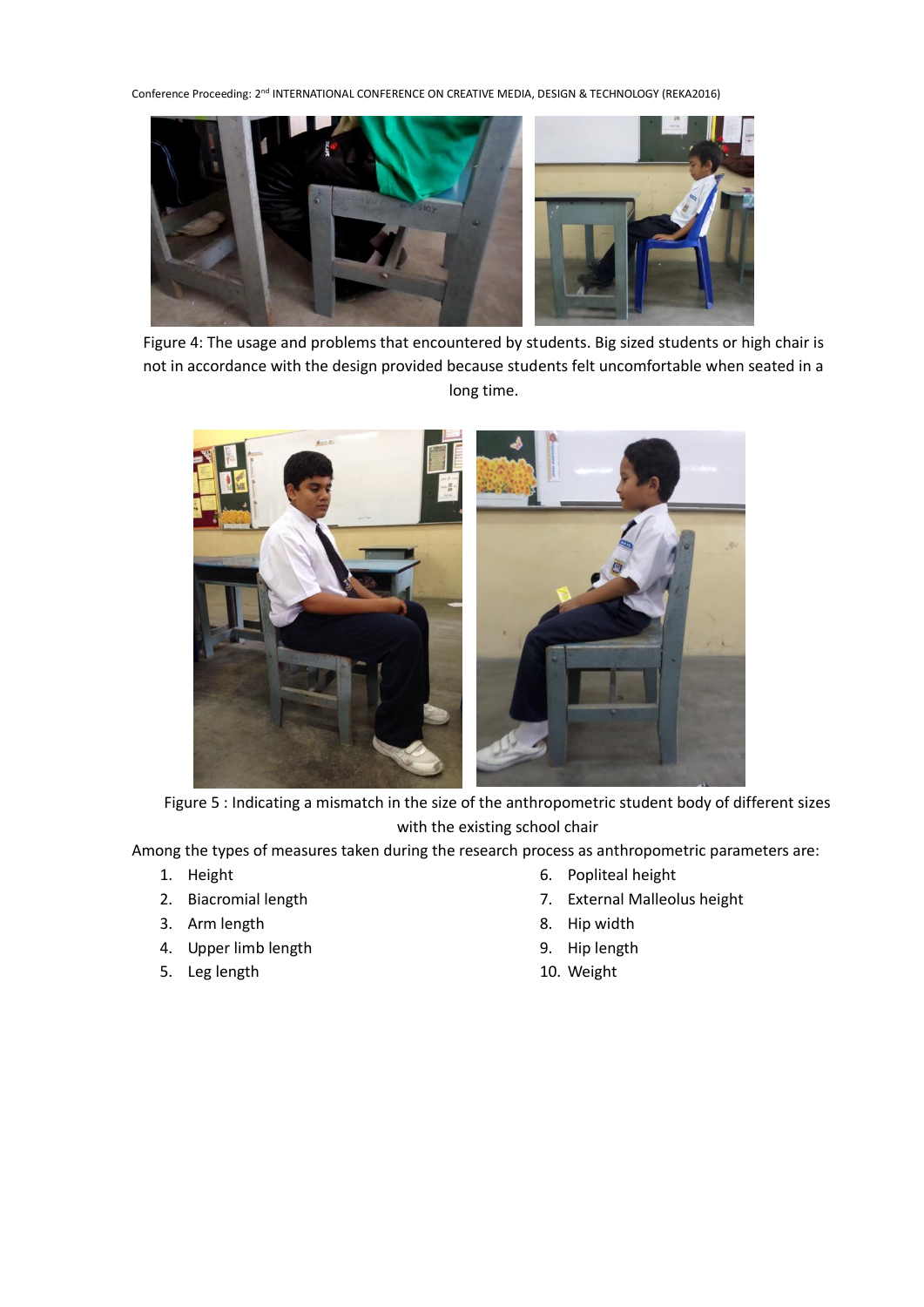

*Figure 6: Body part that been measured as Anthropometric measurement*

## **CONCLUSIONS**

In conclusion, this research examines the compatibility design problems with the size of tables and chairs for elementary school students in two states in India, namely in Penang and Selangor. The study was conducted by using anthropometric methods to design chairs and desks in conformance students. And some of the problems and risks that have been identified through the study, the problem is the incompatibility between the size of a desk with a chair and size of the student body according to level, other than that the design did not achieve at the same time the risk of illness by students, MSD. The objective of this study is to achieve equivalence of primary school students towards the use of chairs and desks. And it can also be a reference to certain parties such as the designer and the manufacturer to be used as a reference in terms of safety and comfort of the chairs and desks to avoid ergonomic injuries. This study is important because it can produce design guidelines that are more ergonomic and practical for students to use in the future.

### **REFERENCES**

- Jan Dul & Bernard Weerdmeester (2001): Ergonomics For Beginners: A Quick Reference Guide (Technology & Engineering). CRC Press; 2 edition, ISBN: 0748408258, 160.
- Mohd Herman Bin Klivon (2010/2011) **:** Mengenalpasti Ketidaksepadanan Dimensi Perabot Bilik Darjah Dan Ukuran Antropometrik Murid Sekolah Rendah Di Negeri Johor
- Nurrabiatul Adawiyah bte Jalaluddin (2010): Assessment on Space and Furniture's Ergonomics for Children in Kindergarten. Research Methods Built Environments, 4171, 1-21.

Savanur, C.S., Altekar, C.R, De. A. (2007), "Lack of conformity between Indian classroom furniture